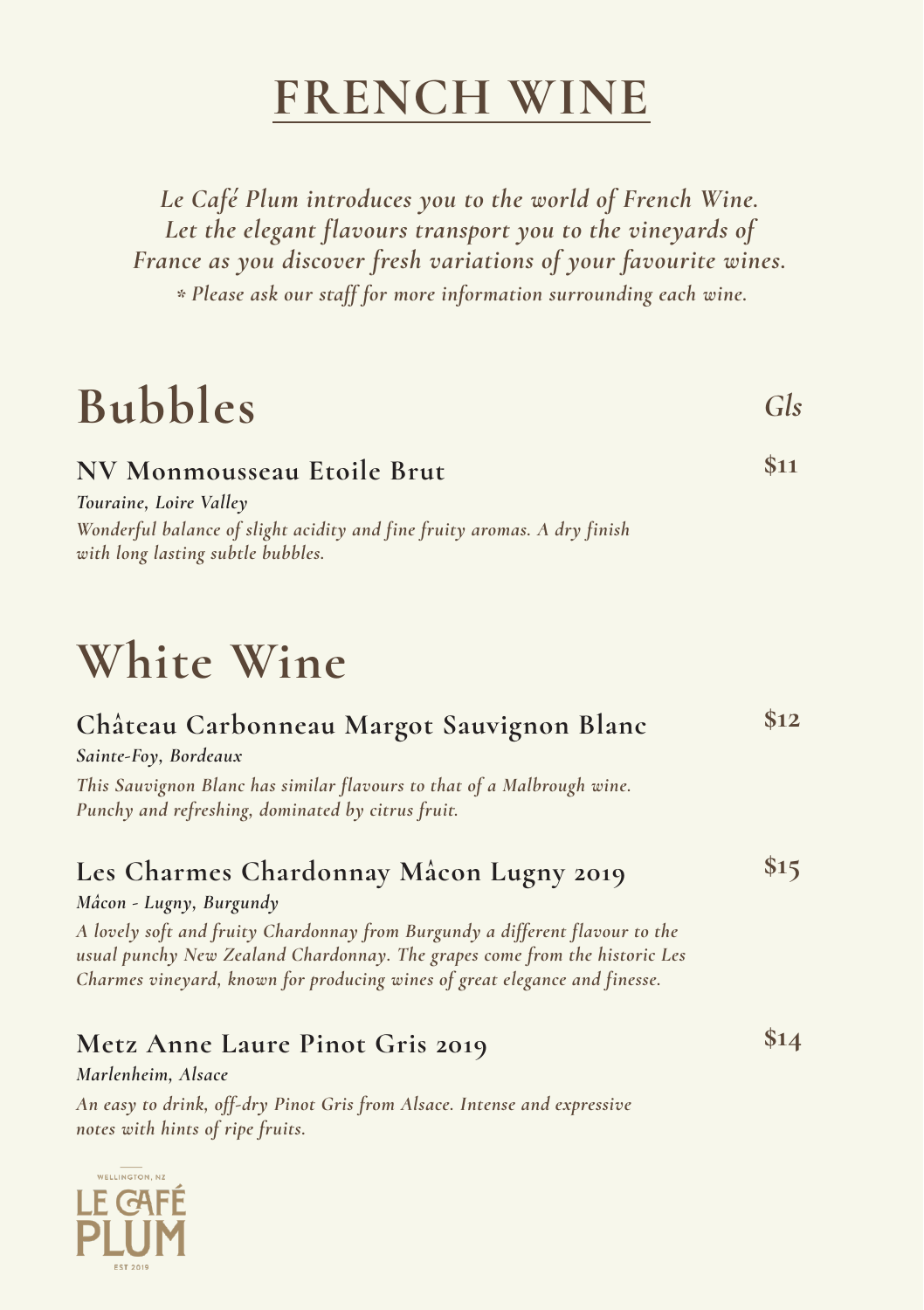# **FRENCH WINE**

| Rose                                                                                                                                                                                     | Gls  |
|------------------------------------------------------------------------------------------------------------------------------------------------------------------------------------------|------|
| Sainte Béatrice Cuvée des Princess Rosé 20<br>Provence<br>Dry and refreshing Rose with a fruit-driven dry style. The perfect way<br>to freshen up the afternoon or evening.              | \$12 |
| Red Wine                                                                                                                                                                                 |      |
| Alexandre Burgaud Beaujolais-Villages 2019<br>Beaujolais, Burgundy<br>Light and charming this Gamay wine is full of red fruit notes and<br>a perfect lighter alternative to a Pinot Noir | \$15 |
| Domaine Fond Croze Confidence 2019<br>Southern Rhône Valley<br>A deep and heartwarming red with a lovely finish of black fruits<br>and liquorice.                                        | \$13 |
| Château Carbonneau Séquoia 2018<br>Sainter-Foy, Bordeaux<br>An elegant and complex wine with rich flavours and notes of fresh<br>spices and cloves.                                      | \$14 |
| <b>WELLINGTON, NZ</b>                                                                                                                                                                    |      |
| Wine<br><b>EST 2019</b>                                                                                                                                                                  |      |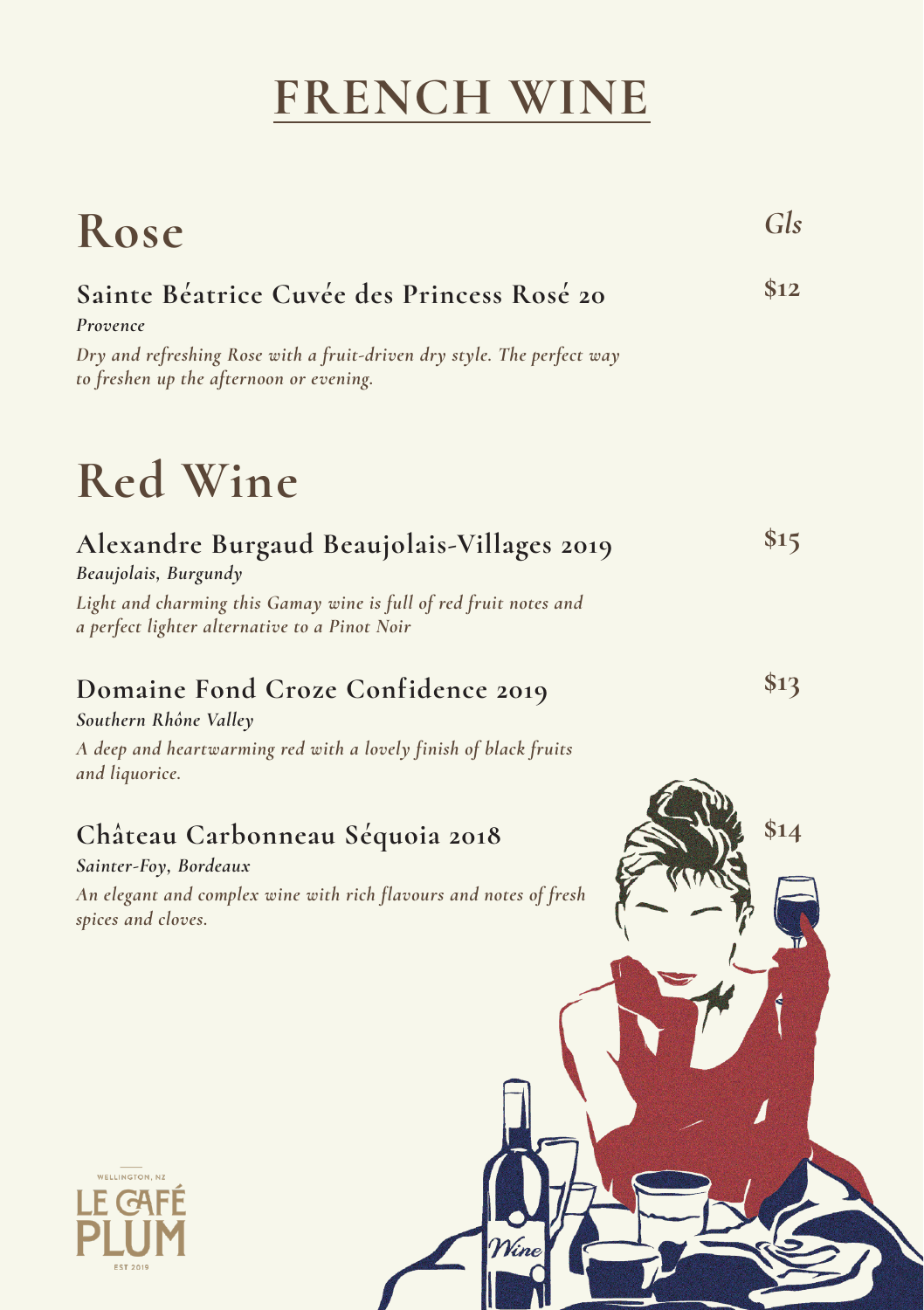### **BEER**

| Lager             | \$11 |
|-------------------|------|
| Pilsner           | \$12 |
| Hazy              | \$12 |
| Light Beer        | \$10 |
| Cider             | \$11 |
| <b>Guest Beer</b> | \$12 |

### **SPIRITS**

# *Aperitivo / Digestivo*

| <b>Amaro Montenegro</b>  | \$10 |
|--------------------------|------|
| Aperol                   | \$10 |
| Benedictine              | \$10 |
| Campari                  | \$10 |
| <b>Chartreuse Green</b>  | \$12 |
| <b>Chartreuse Yellow</b> | \$11 |
| <b>Fernet Branca</b>     | \$11 |
| Lillet Blanc             | \$10 |
| Peychaud's Aperitif      | \$10 |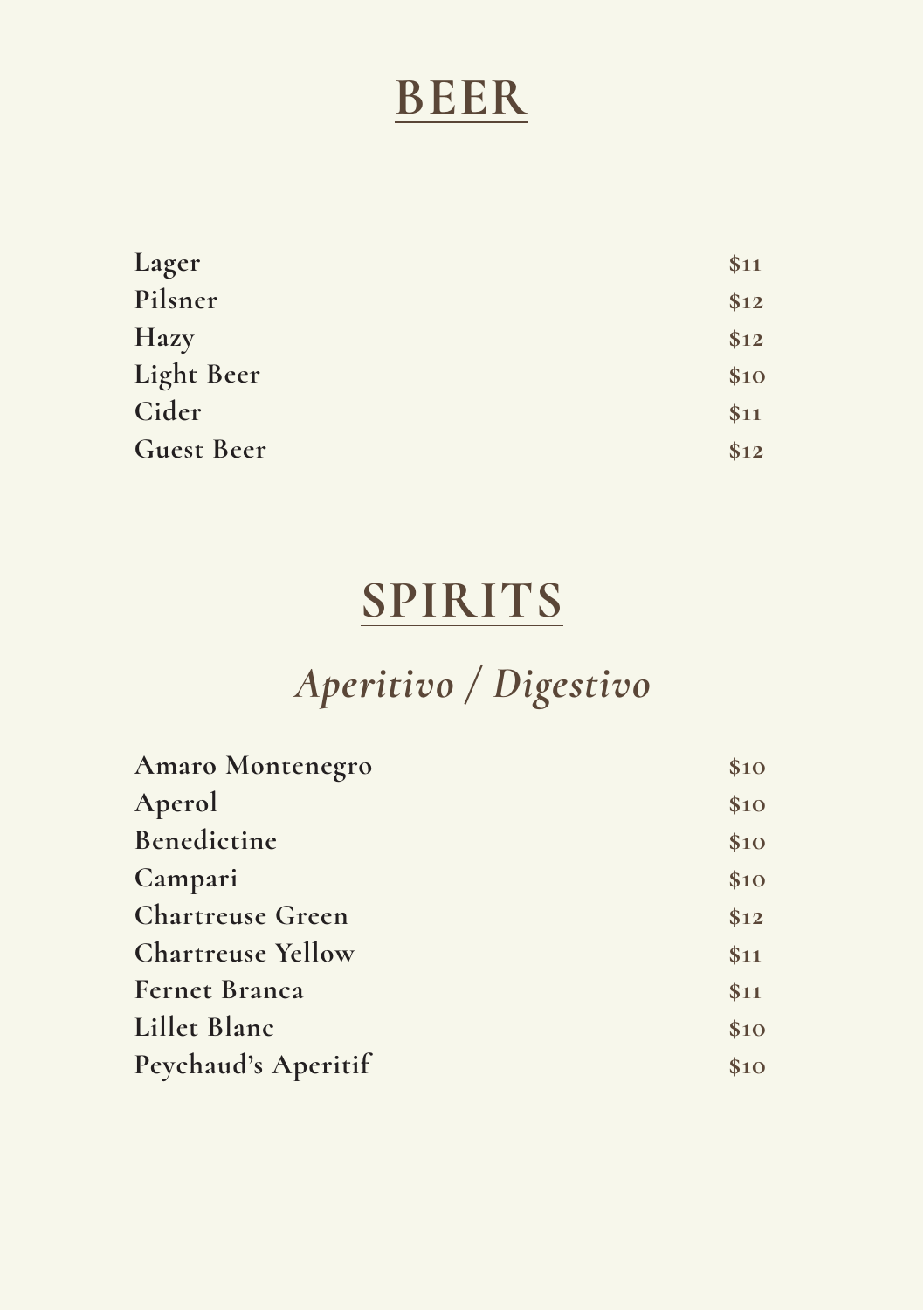### *Cognac / Armagnac Calvados / Absinthe*

| <b>Chatelle Napoleon</b>      | \$10 |
|-------------------------------|------|
| Christain Calvados            | \$12 |
| <b>Courvoisier VS</b>         | \$12 |
| <b>Remy Martin VSOP</b>       | \$16 |
| <b>St Remy VSOP</b>           | \$10 |
| Pernod Absinthe               | \$15 |
| Smoke & Oakum Maison Absinthe | \$16 |
| La Fee Absinthe               | \$14 |
| Darroze Armagnac 8yo          | \$14 |

### *Whiskey*

### **SCOTTISH**

| \$18 |
|------|
| \$14 |
| \$16 |
| \$14 |
| \$16 |
| \$13 |
| \$15 |
| \$16 |
| \$17 |
| \$14 |
|      |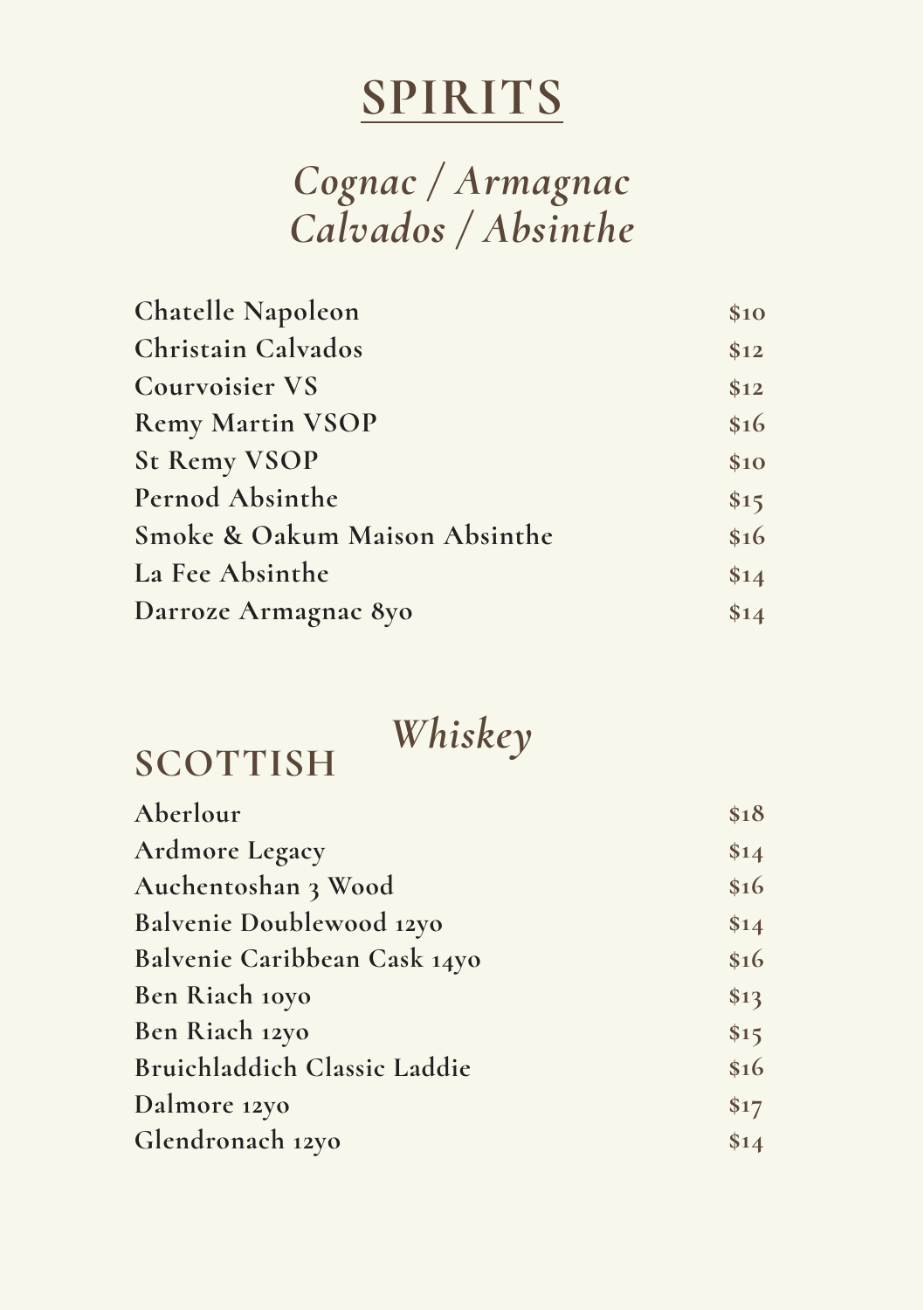# *Whiskey*

### **SCOTTISH**

| Glenfiddich 12yo                       | \$13 |
|----------------------------------------|------|
| Glenfiddich 15yo                       | \$17 |
| Glenglassaugh Evolution                | \$15 |
| Glenglassaugh Revival                  | \$17 |
| Glenglassaugh Torfa                    | \$15 |
| <b>Glenlivet Founders Reserve</b>      | \$12 |
| Glenlivet 18yo                         | \$25 |
| Glenmorangie 10yo                      | \$13 |
| Highland Park 10yo                     | \$13 |
| Highland Park 12yo                     | \$14 |
| Jura Journey                           | \$12 |
| Laphroaig 10yo                         | \$14 |
| Laphroaig Triplewood                   | \$18 |
| Port Charlotte 10yo                    | \$18 |
| Talisker 10yo                          | \$16 |
| Tullibardine 225 Sauternes Cask Finish | \$14 |

### **IRISH**

| Connemara                | \$12 |
|--------------------------|------|
| Dead Rabbit              | \$12 |
| Jameson Stout            | \$11 |
| Shane                    | \$10 |
| Teeling                  | \$11 |
| Teeling Spirit of Dublin | \$13 |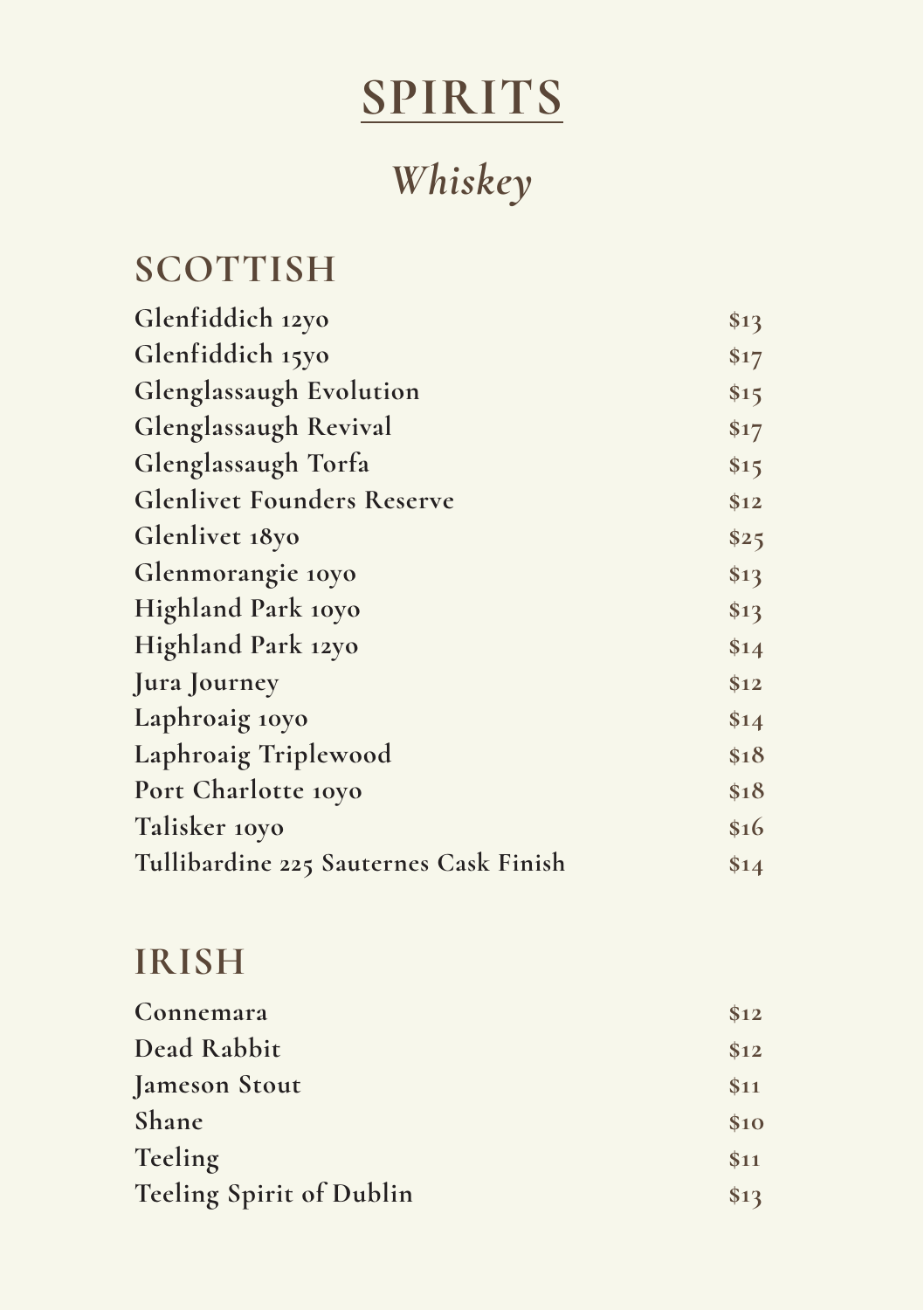### *Whiskey*

#### **AMERICAN**

| <b>Buffalo Trace</b>        | \$10 |
|-----------------------------|------|
| <b>Jack Daniels</b>         | \$11 |
| <b>Jim Beam</b>             | \$10 |
| <b>Jim Beam Rye</b>         | \$11 |
| Knob Creek                  | \$12 |
| Legent                      | \$15 |
| <b>Makers Mark</b>          | \$10 |
| Makers 46                   | \$12 |
| <b>Makers Cask Strength</b> | \$14 |
| Sazerac Rye                 | \$16 |
| Wild Turkey Rye             | \$11 |
| Woodford Reserve            | \$12 |
| Woodford Double Oak         | \$13 |
| Woodford Straight Malt      | \$12 |

### **JAPANESE**

| Toki |  | \$12 |
|------|--|------|
|      |  |      |

#### **CANADIAN**

| Canadian Club      | \$10 |
|--------------------|------|
| Canadian Club 8yo  | \$11 |
| Canadian Club 20yo | \$13 |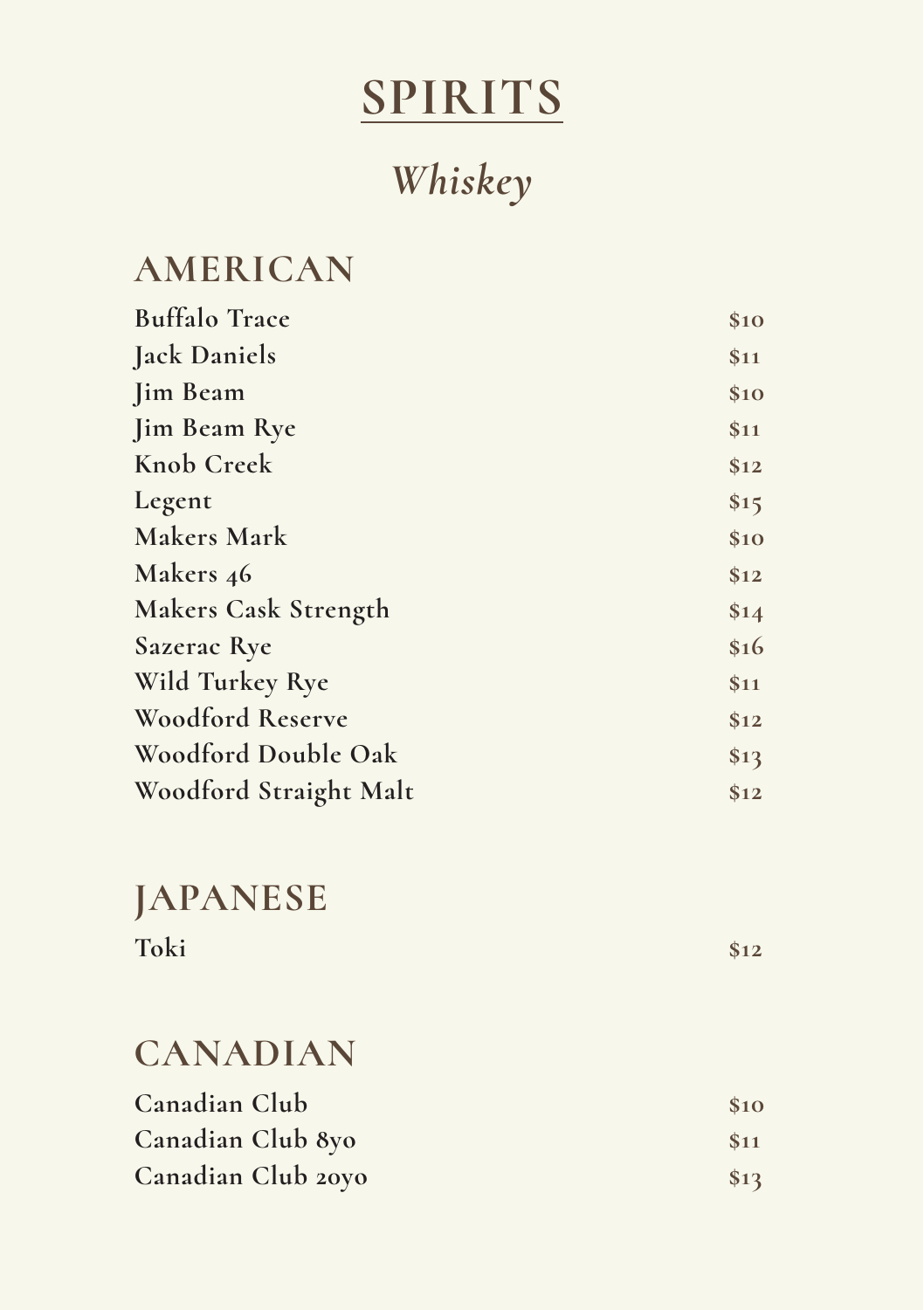### *Rum*

| Angostura 7yo                     | \$12 |
|-----------------------------------|------|
| Angostura 1919                    | \$14 |
| Bacardi Carta Blanca              | \$11 |
| <b>Barsol Pisco</b>               | \$10 |
| <b>Black Magic Spiced</b>         | \$11 |
| Cruzan Blackstrap                 | \$10 |
| Diplomatico Exclusiva             | \$13 |
| Flor De Cana 7yo                  | \$13 |
| Flor De Cana 12yo                 | \$16 |
| <b>Goslings Black Seal</b>        | \$12 |
| Smoke & Oakum Gunpowder           | \$14 |
| Havana 3yo                        | \$10 |
| Havana Especial                   | \$10 |
| Havana 7yo                        | \$12 |
| Kraken Spiced                     | \$12 |
| Charles Merser & Co Double Barrel | \$13 |
| Mt Gay Black Barrel               | \$11 |
| Mt Gay XO                         | \$13 |
| <b>Plantation Original Dark</b>   | \$10 |
| Plantation 3 Star                 | \$10 |
| Sailor Jerry Spiced               | \$11 |
| <b>Stolen White</b>               | \$10 |
| Stolen Gold                       | \$10 |
| <b>Stolen Dark</b>                | \$11 |
| Wray & Nephew Overproof           | \$13 |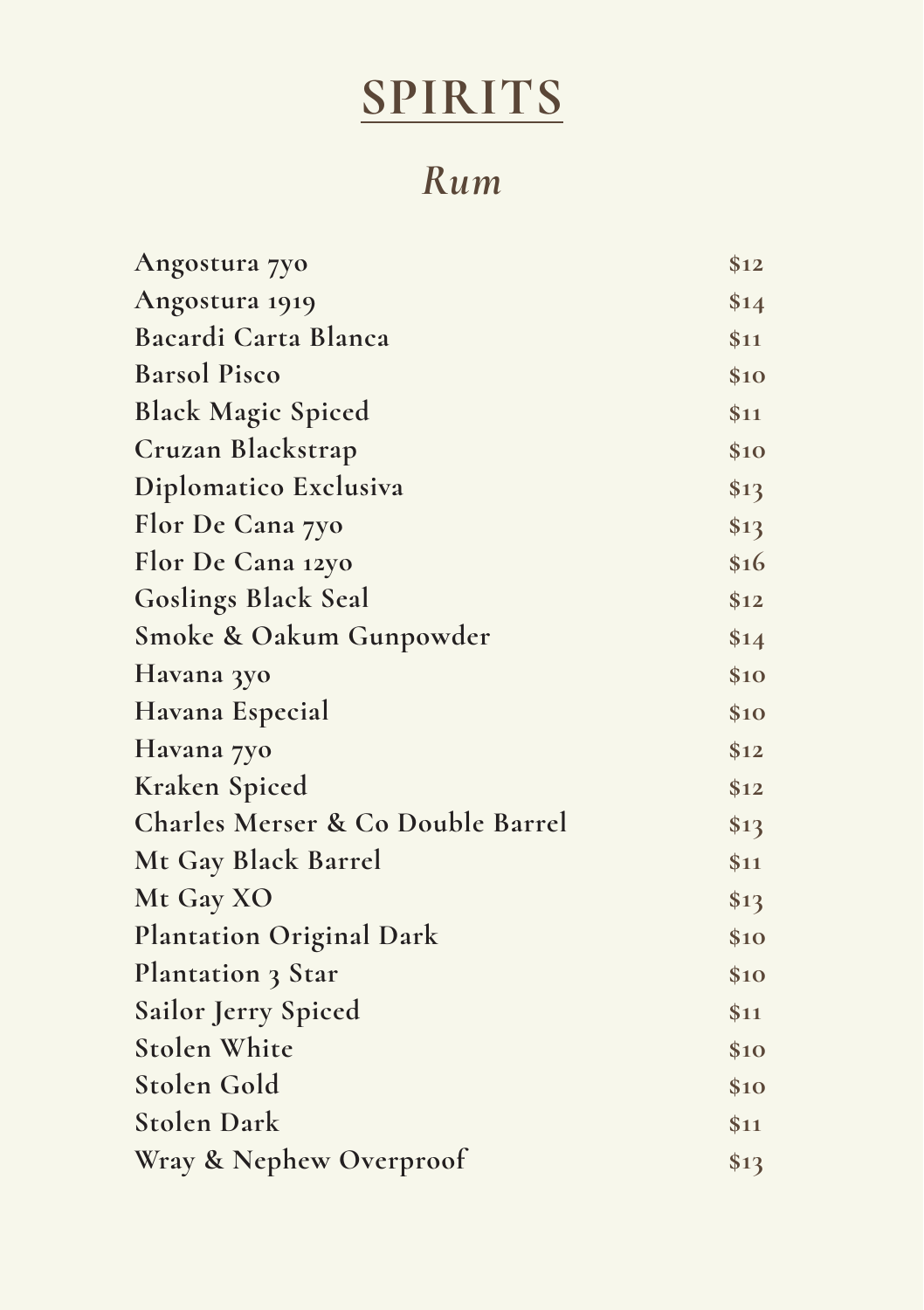*Gin*

| Beefeater                                | \$10 |
|------------------------------------------|------|
| Beefeater 24                             | \$12 |
| Caorunn                                  | \$12 |
| <b>Elephant Gin</b>                      | \$12 |
| <b>Adnams Copperhouse First Rate Gin</b> | \$13 |
| Four Pillars Shiraz                      | \$13 |
| Hayman's London Dry                      | \$10 |
| Hayman's Old Tom                         | \$11 |
| Hayman's Sloe Gin                        | \$11 |
| Hendricks                                | \$15 |
| Larios                                   | \$10 |
| Larios 12 Botanicals                     | \$11 |
| Larios Rosé                              | \$12 |
| Lighthouse                               | \$13 |
| Malfy Orange Gin                         | \$12 |
| <b>Method Of Madness</b>                 | \$12 |
| Melbourne Gin Company                    | \$12 |
| NY Perry's Tot Navy Strength             | \$14 |
| Roku                                     | \$12 |
| Scapegrace                               | \$12 |
| Scapegrace Black                         | \$13 |
| Sipsmith Dry                             | \$13 |
| Sipsmith London Cup                      | \$11 |
| Sipsmith Sloe Gin                        | \$14 |
| Sipsmith VJOP                            | \$15 |
| <b>Southward Gin Orange</b>              | \$12 |
| The Botanist                             | \$13 |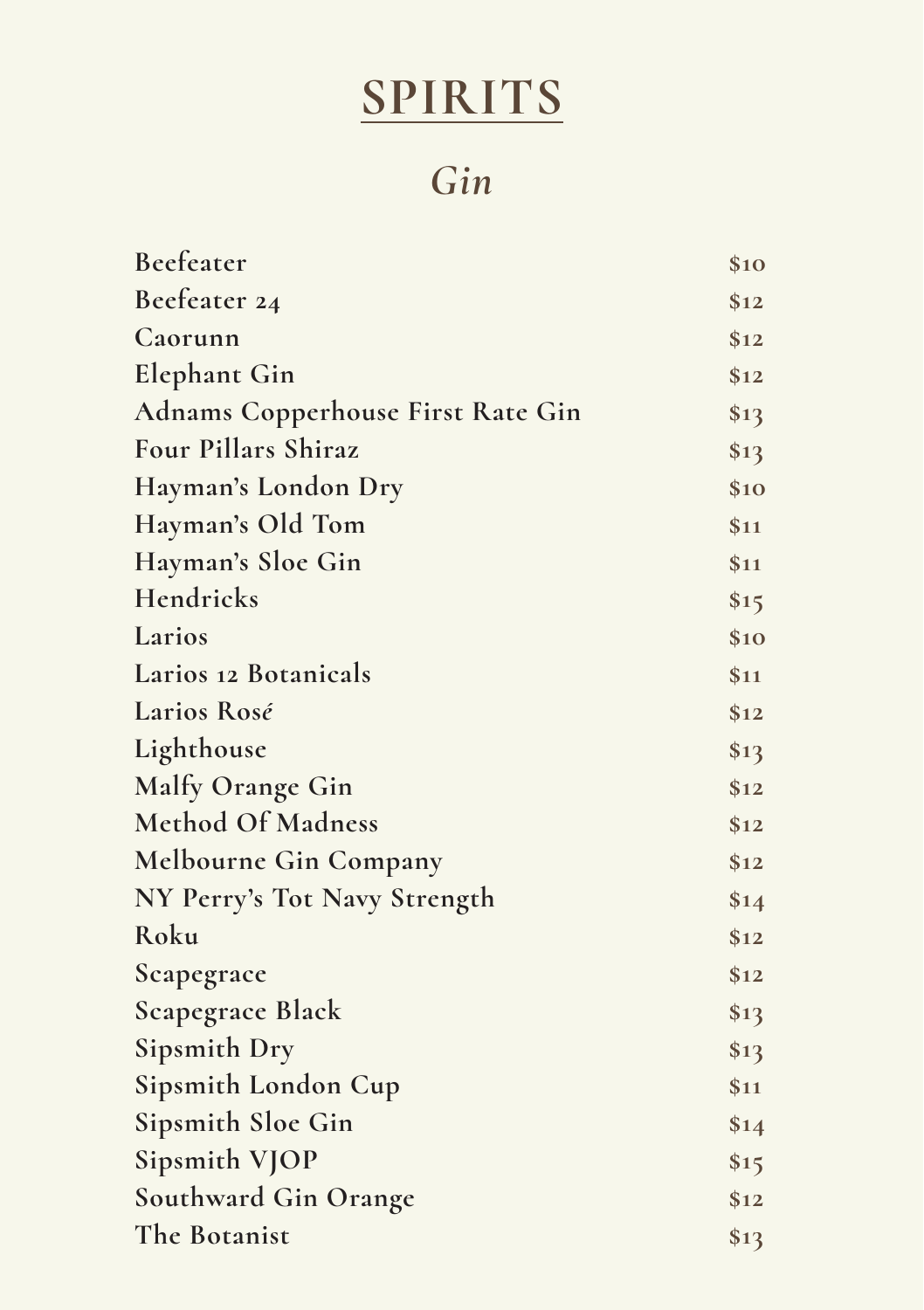### *Vodka*

| 42 BelowFeijoa        | \$10 |
|-----------------------|------|
| Absolut Vodka         | \$10 |
| <b>Absolut Apeach</b> | \$10 |
| <b>Absolut Elyx</b>   | \$12 |
| Finlandia Lime        | \$10 |
| Scapegrace Vodka      | \$13 |
| Tito's Handmade Vodka | \$10 |
| Wyborowa              | \$10 |
| Zubrowka              | \$11 |
|                       |      |

### *Tequila / Mezcal*

| \$13 |
|------|
| \$10 |
| \$10 |
| \$11 |
| \$11 |
| \$13 |
| \$14 |
| \$15 |
| \$12 |
| \$13 |
|      |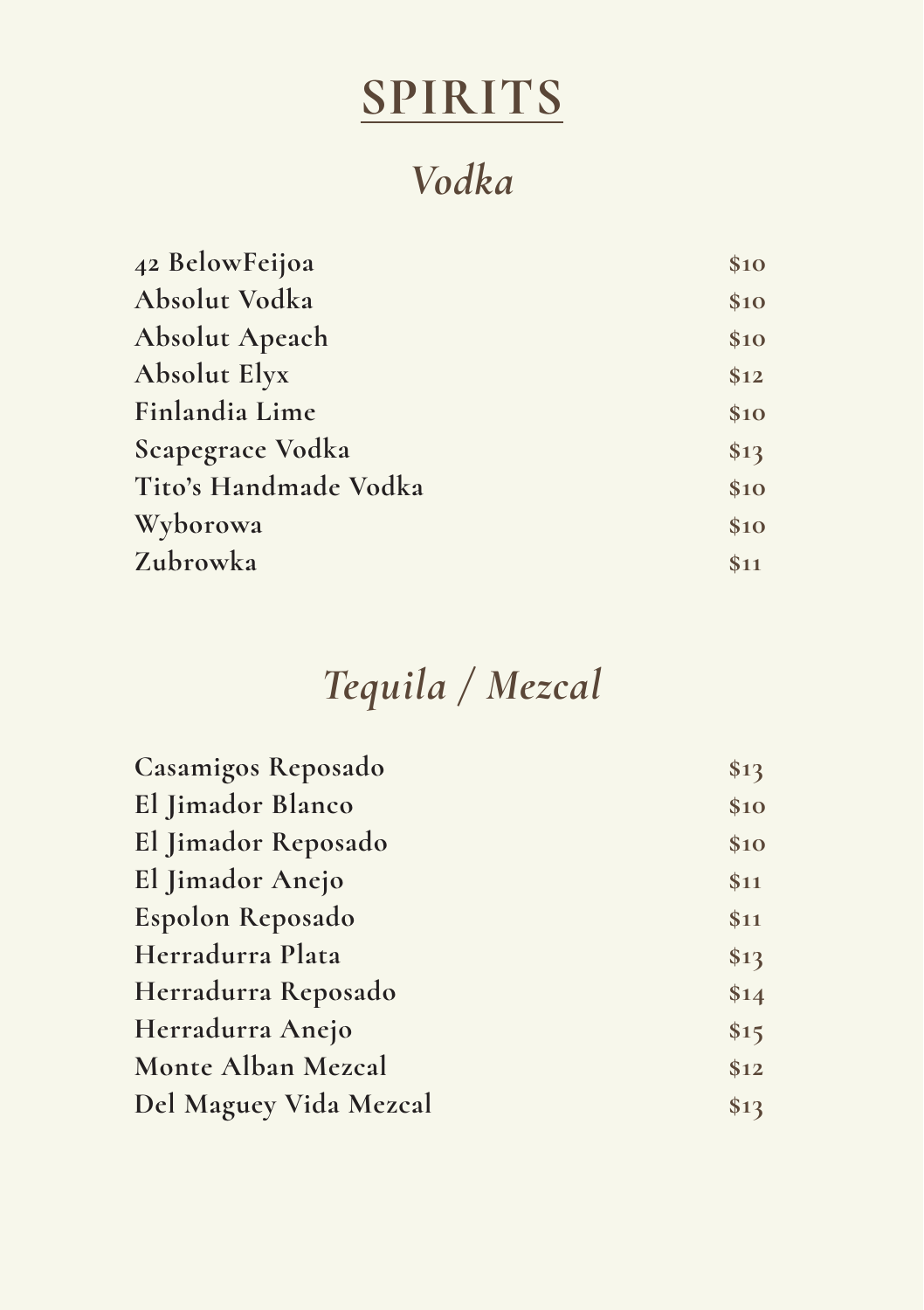# *Liqueurs*

| <b>Baileys</b>             | \$10 |
|----------------------------|------|
| Chambord                   | \$10 |
| <b>Blue Curacao</b>        | \$10 |
| Maraschino Liqueur         | \$10 |
| <b>Elderflower Liqueur</b> | \$10 |
| Midori                     | \$10 |
| Kahlua                     | \$10 |
| Galliano White             | \$11 |
| Galliano Amaretto          | \$10 |
| Frangelico                 | \$10 |
| <b>Creme De Cacao</b>      | \$10 |
| <b>Creme De Violette</b>   | \$10 |
| <b>Creme De Cassis</b>     | \$10 |
| <b>Grand Marnier</b>       | \$12 |
| Pimms                      | \$10 |
| <b>Quick Brown Fox</b>     | \$10 |
| Cointreau                  | \$10 |
| Glayva                     | \$10 |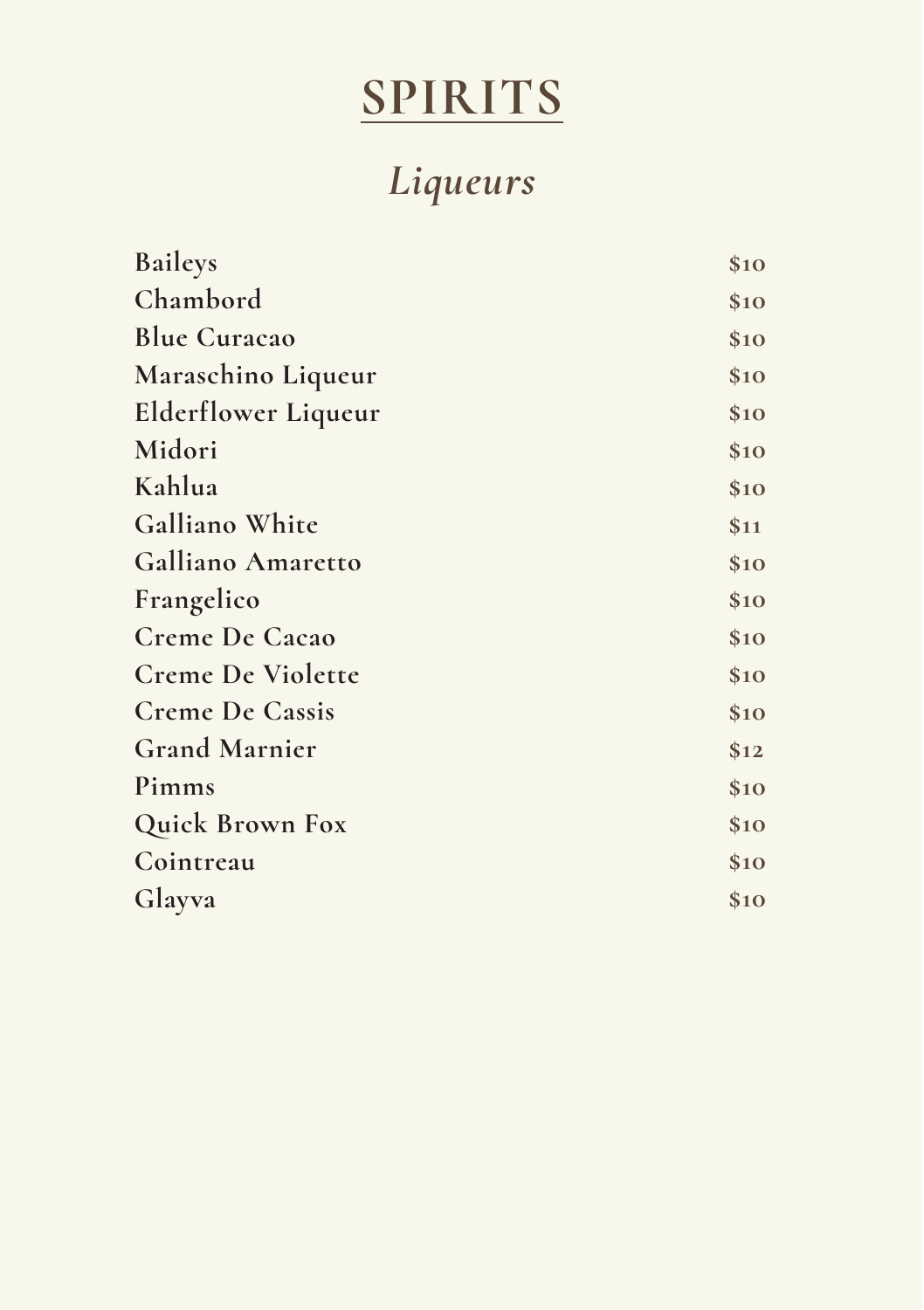# **NON-ALCOHOLIC**

*Coffee* 

| Macchiato             | \$4.5 |
|-----------------------|-------|
| Espresso              | \$4.5 |
| Long black            | \$4.5 |
| Americano             | \$4.5 |
| Flat white            | \$5   |
| Cappuccino            | \$5   |
| Mochaccino            | \$5   |
| Chai latte            | \$5   |
| Latte                 | \$5   |
| Hot chocolate         | \$6   |
| <b>Iced Chocolate</b> | \$6   |
| <b>Iced</b> latte     | \$5   |
| Iced Mochaccino       | \$5   |
| Fluffy                | \$2   |
| Chai                  | 80c   |
| Vanilla syrup         | 80c   |
| Caramel syrup         | 80c   |
| Oat milk              | \$1   |
| Almond milk           | \$1   |
| Coconut milk          | \$1   |
| Soy milk              | \$1   |